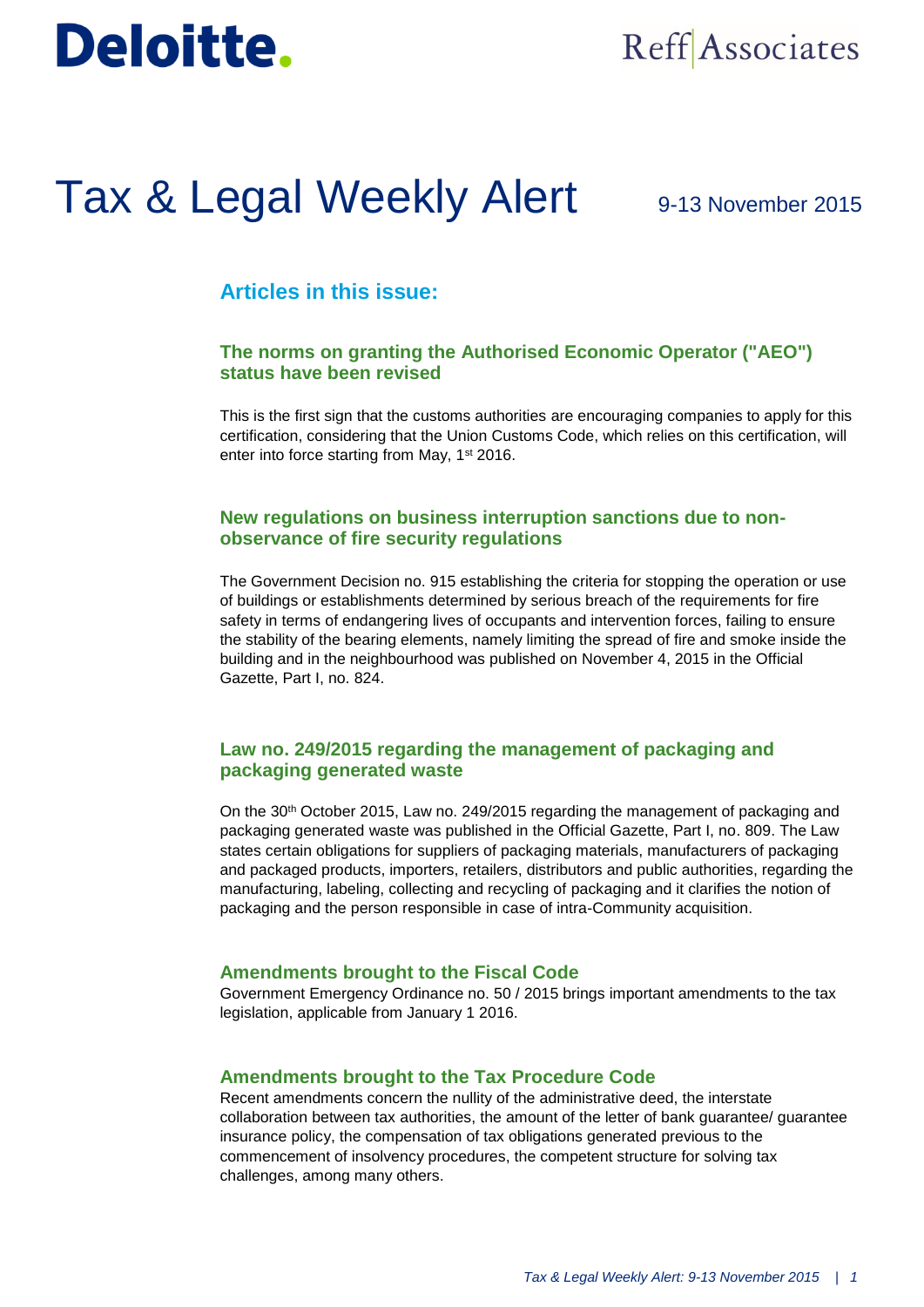#### **The norms on granting the Authorised Economic Operator ("AEO") status have been revised**

After six years from the date of the last amendment, the General Customs Directorate has revised the national norms for granting the AEO status. They entered into force on October, 27th, this year.

The new form provides the following:

- clarification of the role and responsibility of the customs authorities involved in the authorization process, both on central and local levels (e.g. steps to follow and periods for resolving the application file);
- implementing the self-assessment questionnaire and their guidelines in the form approved by the European Commission;
- references to the checklists, audit plans, list of threats, risks and possible solutions and the template of the audit report have been mentioned.

The AEO status is granted to businesses conducting customs activities in the European Union and which meet specific criteria, such as safety and supply chain security and proven financial solvency.

#### **What does this mean for you?**

On May 1st, 2016 the Union Customs Code will come into force. It provides that customs procedures such as inward or outward processing, customs warehousing, temporary admission and local clearance procedure may be performed only by companies that have met the AEO criteria. By revising the norms, customs authorities have ensured a clear legal framework for applicants considering the new legislative changes to come.

#### **What to do?**

If you are involved in customs activities and do not hold an AEO certification, we recommend applying for it as soon as possible. The Union Customs Code, which relies on this certification, will enter into force in less than one year.

Deloitte has the experience and expertise to provide assistance services in terms of obtaining this certification.

**For more details please do not hesitate to contact us.**

#### **[Pieter Wessel](mailto:pwessel@deloittece.com)**

Partner, Tax +40 21 2075 242 [pwessel@deloittece.com](mailto:pwessel@deloittece.com)

#### **[Mihai Petre](mailto:mipetre@deloittece.com)**

Senior Manager, Tax + 40 730 585 665 [mipetre@deloittece.com](mailto:mipetre@deloittece.com)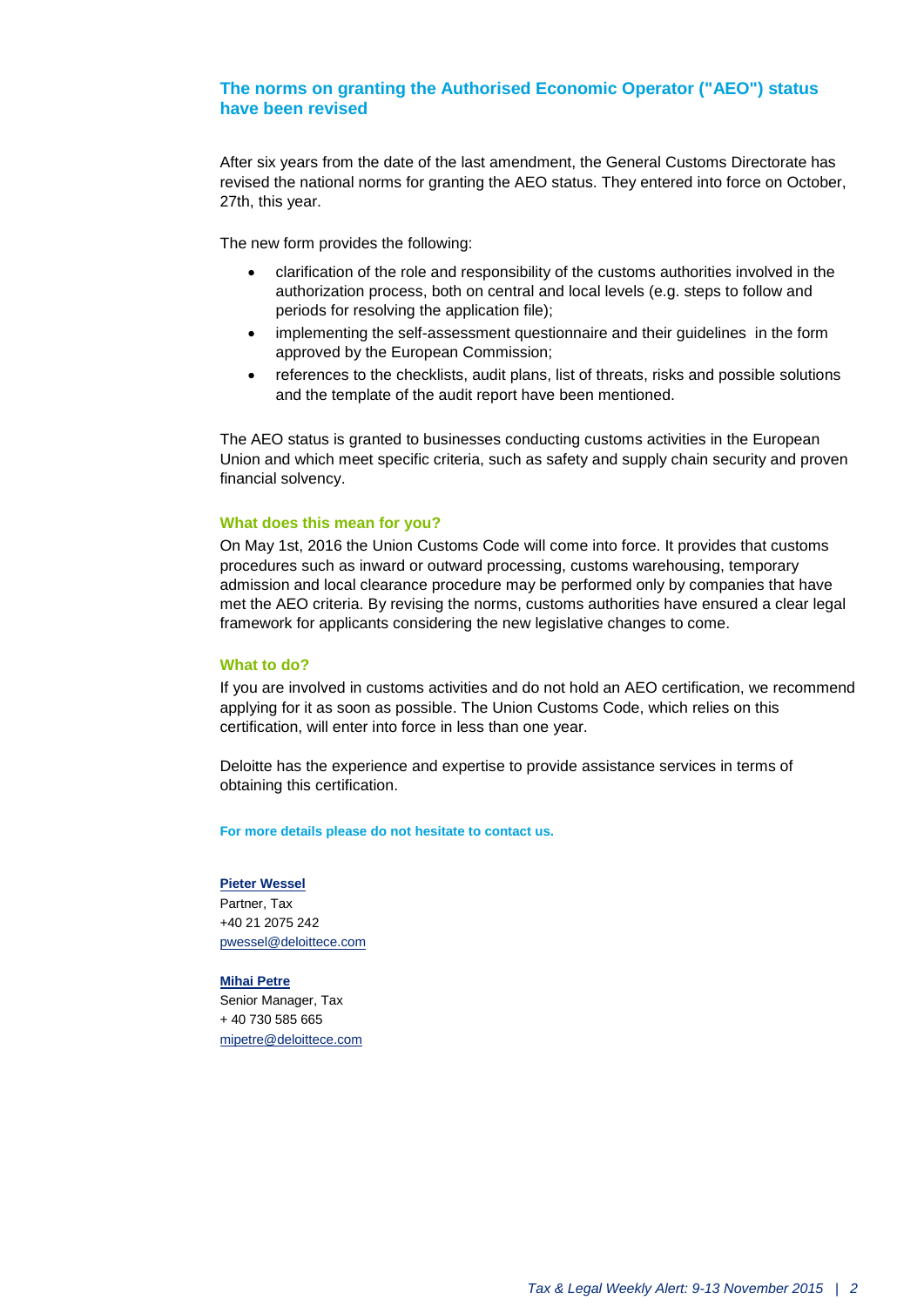#### **New regulations on business interruption sanctions due to non-observance of fire security regulations**

The Government Decision no. 915 establishing the criteria for stopping the operation or use of buildings or establishments determined by serious breach of the requirements for fire safety in terms of endangering lives of occupants and intervention forces, failing to ensure the stability of the bearing elements, namely limiting the spread of fire and smoke inside the building and in the neighbourhood was published on November 4, 2015 in the Official Gazette, Part I, no. 824 ("**Decision**").

Directly related to this Decision, on 5 November 2015, the Government Emergency Ordinance no. 52 ("**Ordinance**") amending and supplementing Law 307/2006 regarding fire security ("**Law**") was published in the Official Gazette, Part I, no. 828.

Firstly, the provisions of the Decision are applicable to buildings or establishments having commercial, cultural or touristic destination. The definition attributed by Decision for the phrase of "*buildings or establishments with commercial trade*" is comprehensive, referring both to bars, clubs and restaurants but also to shopping centres, shops and supermarkets.

Secondly, the Decision establishes the criteria for applying the complementary measure consisting in functioning interruption of constructions or establishments with any of the above destinations, with a developed area larger than 200 sq. m.

This measure may be applied both to (a) **authorized buildings in terms of fire safety**, (b) **as well as to those unauthorized**, but the situations that attract these penalties differ depending as follows:

| <b>Authorized buildings</b>                                                                                                                                                 | <b>Unauthorized buildings</b>                                                                                                                                                                                           |
|-----------------------------------------------------------------------------------------------------------------------------------------------------------------------------|-------------------------------------------------------------------------------------------------------------------------------------------------------------------------------------------------------------------------|
| in terms of fire safety                                                                                                                                                     | in terms of fire safety                                                                                                                                                                                                 |
| • exceeding by more than 10% of the                                                                                                                                         | • exceeding by more than 10% in the                                                                                                                                                                                     |
| number of users for which the                                                                                                                                               | number of users compared to the                                                                                                                                                                                         |
| authorization was granted;                                                                                                                                                  | reference value:                                                                                                                                                                                                        |
| • exceeding the number of over-ground                                                                                                                                       | • exceeding the number of over-ground                                                                                                                                                                                   |
| levels compared to the reference value                                                                                                                                      | levels compared to the reference value                                                                                                                                                                                  |
| limit for buildings with fire stability level V                                                                                                                             | limit for buildings with fire stability level V /                                                                                                                                                                       |
| / degree of fire resistance;                                                                                                                                                | degree of fire resistance;                                                                                                                                                                                              |
| • removing the evacuation routes when,<br>according to specific technical<br>regulations were imposed on two or<br>more escape routes, according to the<br>reference value; | • non-providing the minimum number of<br>ways to escape towards the reference<br>value;                                                                                                                                 |
| • reduction of more than 25% of the                                                                                                                                         | • reduction of more than 25% of the                                                                                                                                                                                     |
| reference value of height or width of the                                                                                                                                   | reference value of height or width of the                                                                                                                                                                               |
| escape routes, if deficiencies cannot be                                                                                                                                    | escape routes, if deficiencies cannot be                                                                                                                                                                                |
| corrected during inspection;                                                                                                                                                | corrected during inspection;                                                                                                                                                                                            |
| • removing the systems for                                                                                                                                                  | • not equipping with extinguishing                                                                                                                                                                                      |
| extinguishing, signalling, detection and                                                                                                                                    | systems, signalling, fire detection and                                                                                                                                                                                 |
| warning of fire;                                                                                                                                                            | warning, according to the reference value;                                                                                                                                                                              |
| • removal of smoke exhaust systems,                                                                                                                                         | • not equipping with systems for                                                                                                                                                                                        |
| and of lighting security systems for the                                                                                                                                    | extinguishing, signalling, detection and                                                                                                                                                                                |
| evacuation.                                                                                                                                                                 | warning of fire;                                                                                                                                                                                                        |
|                                                                                                                                                                             | • categories of construction or<br>establishments for which have not been<br>identified the date of the technical<br>documentation authorizing the construction<br>works or the date of commissioning the<br>operation. |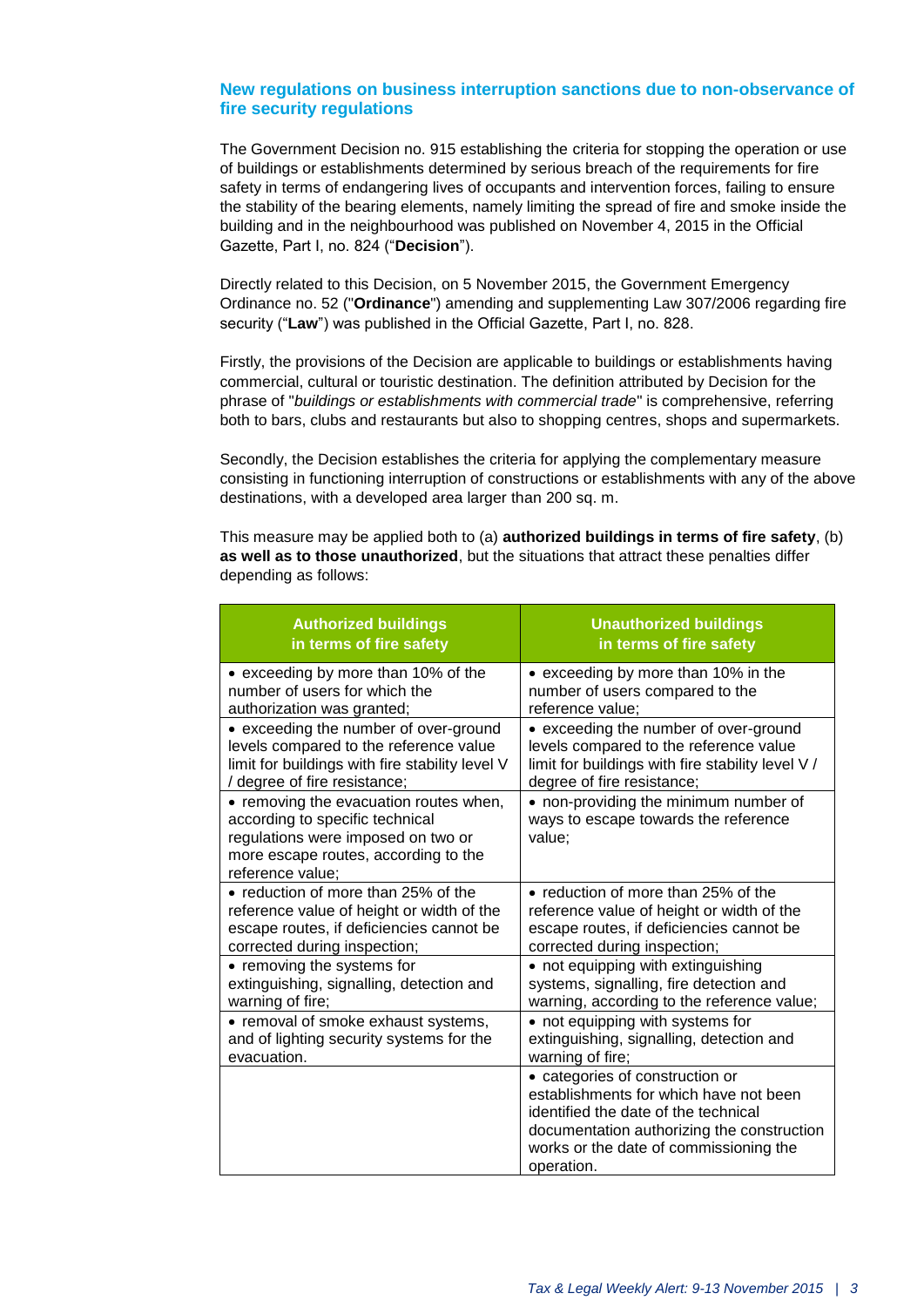**The reference values** referred to in the above situations must be reported and verified, as following:

- for the authorized buildings the technical regulatory requirements indicated in the documentation that was the basis of the authorization, and
- for the unauthorized buildings specific technical regulations in force at the time of the technical documentation authorizing the construction or at the time of commissioning the operation.

The state bodies authorized to ascertain the infringement of the obligation regarding the number of users for which the authorization was granted / number of users compared to the reference value are represented by the personnel of inspectorate for emergencies ("**ISU**"), which can require support from personnel from the Romanian Police and Gendarmerie.

According to the Decision, interruption of the functioning or using the building or the establishments will be applied until the fire security authorization will be obtained. By means of exception, in case that the measure was applied in the situation when the number of users for which the authorization was granted is over-stepped, the measure lasts for a period of 60 calendar days from the communication of the minutes of finding and sanctioning the contravention.

According to the Ordinance, the measure of stopping the functioning implies the application of a seal by the ISU inspectors, together with posting an announcement about the sanction applied, concluding in this regard the minute ascertaining the application of the seal. A complaint filed against this measure does not suspend its enforcement.

The Ordinance also provides the situations when lifting the seal can be ordered, as follows: (i) at the expiration of the period for which the measure was applied (ii) on the basis of an enforceable judgment; (iii) when the owner or user of the space where construction or establishments of the economic operators is changed (in case this implies changes in the destination of the building or of the business profile), (iv) in case of urgent or necessary repairs in order to achieve the fire security requirements; (v) after obtaining the fire security authorization.

The Ordinance also amends the obligations of the manager or head of institution (as defined in the Law), clarifying that it is in its responsibility and obligation to implement fire security measures.

**We stay at your disposal in order to identify and find solutions, to the specific situations that your company meets, considering the specific of the activity.**

**[Robert Ioniță](mailto:rionita@reff-associates.ro)**

Associate Partner, Reff & Associates +40 730 585 852 [rionita@reff-associates.ro](mailto:rionita@reff-associates.ro)

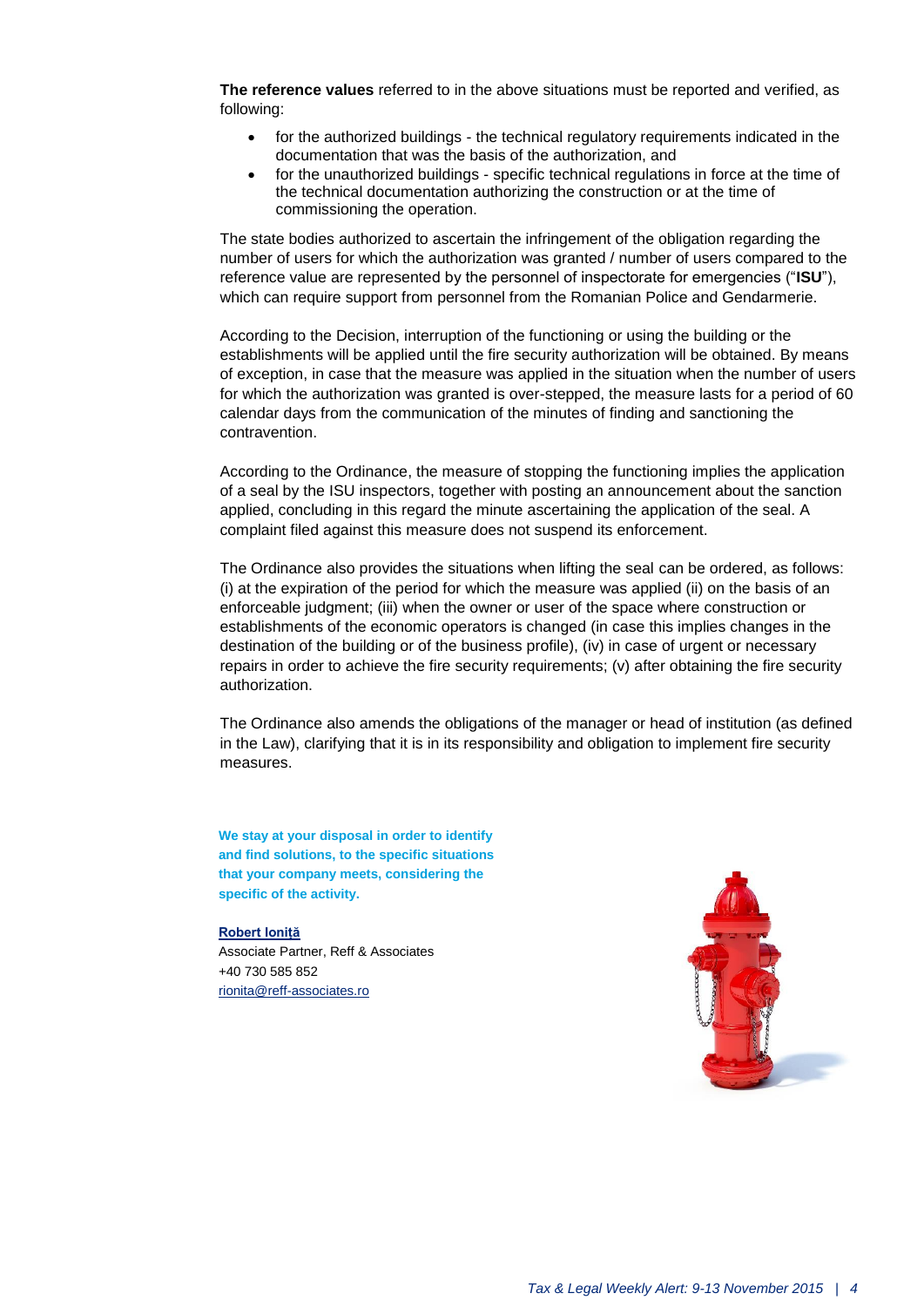#### **Law no. 249/2015 regarding the management of packaging and packaging generated waste**

On the 30th October 2015, Law no. 249/2015 regarding the management of packaging and packaging generated waste ("**Law**") was published in the Official Gazette, Part I, no. 809. The Law provides certain obligations for suppliers of packaging materials, manufacturers of packaging and packaged products, importers, retailers, distributors and public authorities, regarding the manufacturing, labeling, collecting and recycling of packaging

The Law transposes the provisions of Directive no. 94/62/CE of the European Parliament and of the Council, from 20th December 1994, regarding packaging and packaging generated waste.

A *package* is defined by the Law as any object, regardless of the materials it is comprised of or its nature, with a function in retaining, protecting, handling, distributing and presenting products, from raw materials to processed goods, from manufacturer to user or consumer. Non-returnable objects fulfilling the same function are also considered to be packaging.

The Law contains provisions regarding:

- 1. Base criteria for designating an object as packaging.
- 2. Annual objectives, at a national level, regarding the recovery, incineration or recycling of packaging generated waste and the responsibilities of economic operators which place packaged products on the market, for the packaging generated waste.
- 3. The publishing of a list containing all the economic operators mentioned at point 2 above, on the Environment Fund Administration's official homepage.
- 4. The obligation for economic operators that purchase packaging or packaged products directly from the economic operators mentioned at point 2 above, to ensure that the latter are registered on the list mentioned at point 3 above.
- 5. The obligation for economic operators which sell products to final consumers through sale units with medium and large surface areas, according to Government Ordinance no. 99/2000, to ensure that the customers are able to dispose of the packaging from purchased products, without any additional costs.
- 6. The maximum amount for concentration levels for lead, cadmium, mercury and hexavalent chromium present in packaging and its components.
- 7. Prohibiting the conditioning, under any form, of the customer's legal rights regarding the purchased products, on keeping the packaging.
- 8. Granting priority, when purchasing goods using public funds, to products made from recycled materials or with packaging made from recycled materials.
- 9. The definition of "*placing on the national market of a product*" has been redefined as "the supply made by a legal person established in Romania for the first time, of a product for distribution, consumption or use on the national market during a commercial activity, for consideration or free of charge."

In case of products sold directly to end users in Romania by a producer established in another Member State of the European Union, placing on the market is made by itself, if registered in Romania, or by its authorized representative established in Romania.

Examples for packaging were extended to: refillable steel cylinder, matchboxes, sterile barrier systems, beverage system capsules which are left empty after use, cake doilies sold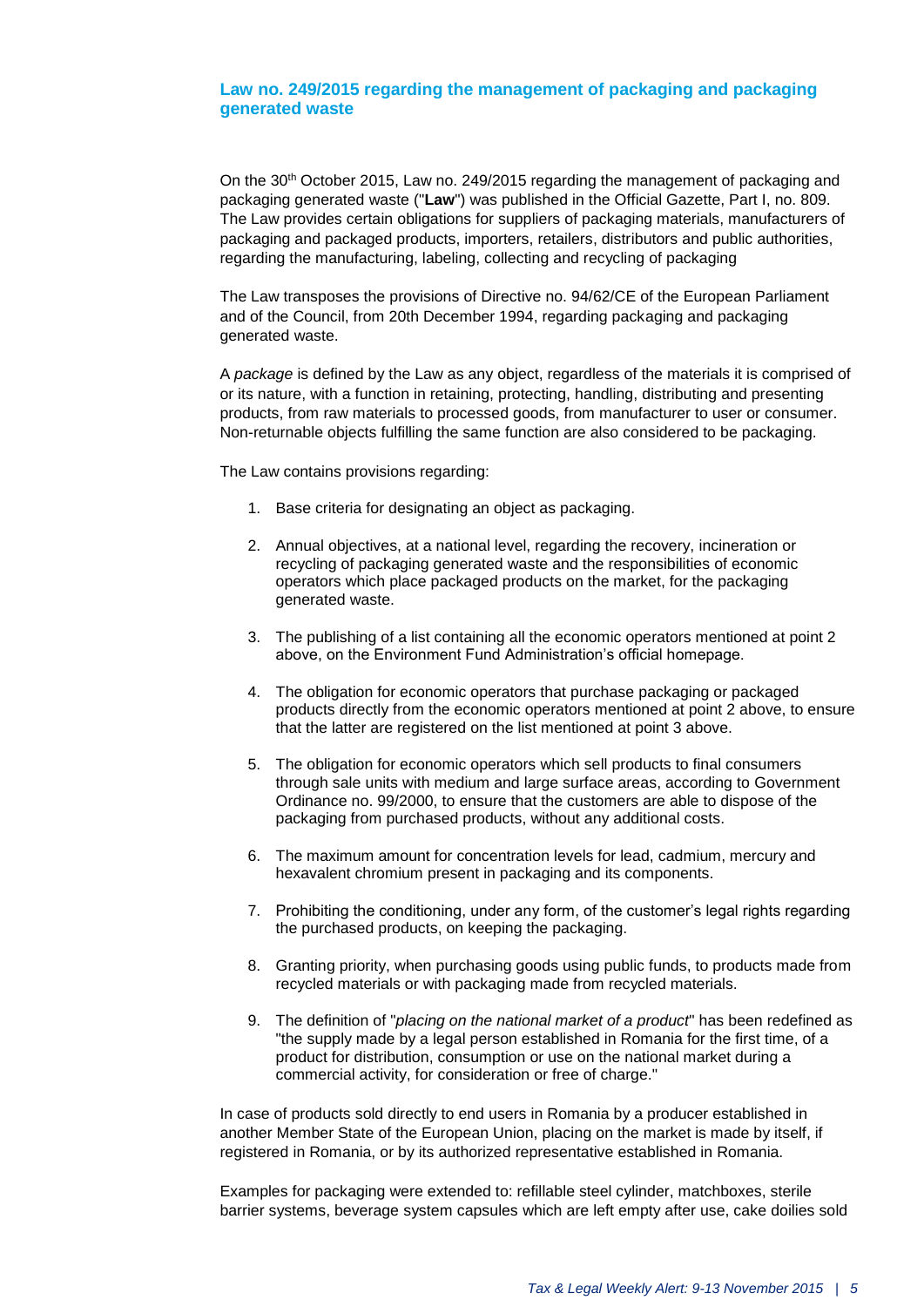with a cake, rolls, tubes and cylinders around which flexible material is wound, CD spindles, clothes hangers (sold with a clothing item), plastic foil for cleaned clothes in laundries.

Economic operators who take over the responsibility and do not fulfill the recovery and recycling objectives established by law for 2 consecutive years, will have their operating license annulled starting the date that it was ascertained that the obligations were not met.

Economic operators which manufacture products that are packaged using reusable packaging have the following obligations:

- To utilize a system of marking and identifying packaging, according to Annex no. 3 of the present Law;
- To write "reusable packaging" on the packaging or label of the product;
- To organize a collection system, through the economic operators that sell the products or through specialized collection centers;
- To ensure an optimal distribution and an adequate capacity for the collection centers;
- To inform consumers about the packaging storage and collection centers;
- To inform retailers and consumers about any packaging that will no longer be reused and to continue to provide collection for said packaging for a period of 6 months starting from the date when it is no longer reused.

Failure to comply with the provisions of the Law is subject to fines between RON 2,000 and 25,000.

In this regard we recommend that companies consider whether the packaging placed on the market is subject to contributions to the Environmental Fund, considering that the new law appeared in the context of this years' multiple controls from the Environmental Fund Administration.

**We remain at your disposal in order to identify and find solutions to the specific situations that your company meets, considering the specific of the activity.**

#### **[Silvia Axinescu](mailto:maxinescu@reff-associates.ro)**

Managing Associate, Reff & Associates + 40 730 585 837 [maxinescu@reff-associates.ro](mailto:maxinescu@reff-associates.ro)

#### **[Pieter Wessel](mailto:pwessel@deloittece.com)**

Partner, Tax +40 21 2075 242 [pwessel@deloittece.com](mailto:pwessel@deloittece.com)

#### **[Mihai Petre](mailto:mipetre@deloittece.com)**

Senior Manager, Tax +40 21 2075 344 [mipetre@deloittece.com](mailto:mipetre@deloittece.com)

Pentru mai multe informatii, va rugam sa ne contactati l[a Romania@deloittece.com](mailto:Romania@deloittece.com) sau sa vizitati pagina web: [www.deloitte.com/ro/tax-alerts](http://www2.deloitte.com/ro/ro/pages/tax/articles/tax-legal-weekly-alerts-2015.html)

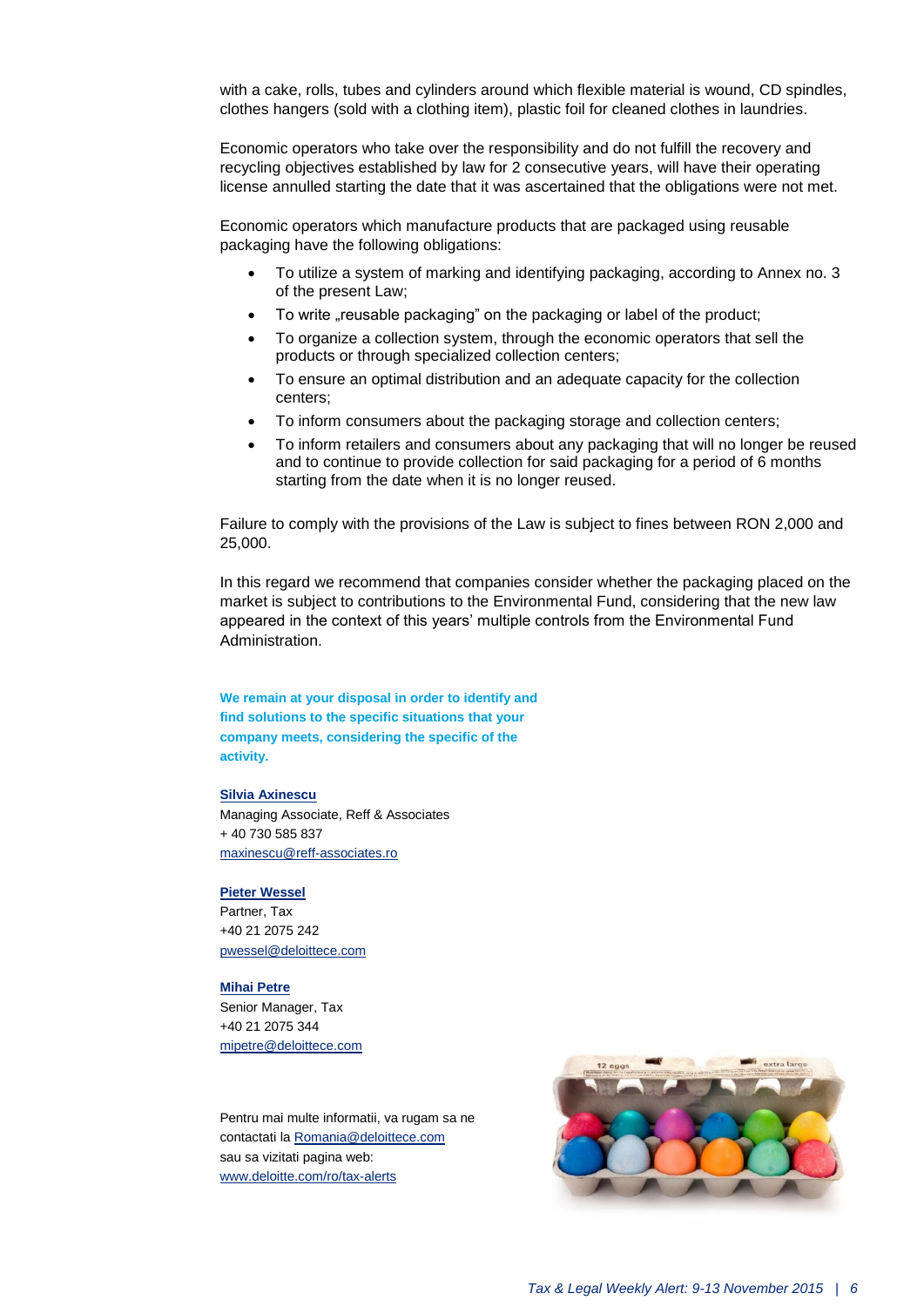#### **Amendments brought to the Fiscal Code**

Government Emergency Ordinance no. 50 / 2015 brings important amendments to the tax legislation, applicable from January 1 2016.

#### **Taxation of dividends**

Starting from 1 January 2016, the tax on dividends will decrease from 16% to 5%. This tax rate is applicable for dividends received by individuals and legal entities, regardless their country of residence.

The current exemption conditions provided by the Tax Code will remain the same.

#### **Microenterprises**

The limit for a company to qualify as microenterprises will be raised up to EUR 100.000, compared to the current EUR 65.000 cap. Starting from 1 January 2016, the 3% tax rate will be replaced with a differentiated system, as per the following (with certain exceptions):

- 1% for microenterprises with more than 2 employees;
- 2% for microenterprises with one employee;
- 1% for microenterprises with no employees;

#### **Local taxes**

31 March 2016 is the new deadline for submitting notification returns, applicable to:

- Individuals who own non-residential or mixed-use buildings (as of 31 December 2015); Companies, irrespective of the purpose of the buildings owned as of 31 December
	- 2015 (the return should include the purpose and the tax base of the building).

#### **VAT**

Starting from 1 January 2016, the 9% reduced VAT rate will be applied for the supply of drinking water and irrigation water for agriculture.

**For further questions regarding the aspects mentioned in this alert, please contact us.**

#### **[Dan Bădin](mailto:dbadin@deloittece.com)**

Partner in Charge, Tax +40 21 2075 392 [dbadin@deloittece.com](mailto:dbadin@deloittece.com)

#### **[Andrei Tercu](mailto:atercu@deloittece.com)**

Senior Manager, Tax + 40 21 2075 616 [atercu@deloittece.com](mailto:atercu@deloittece.com)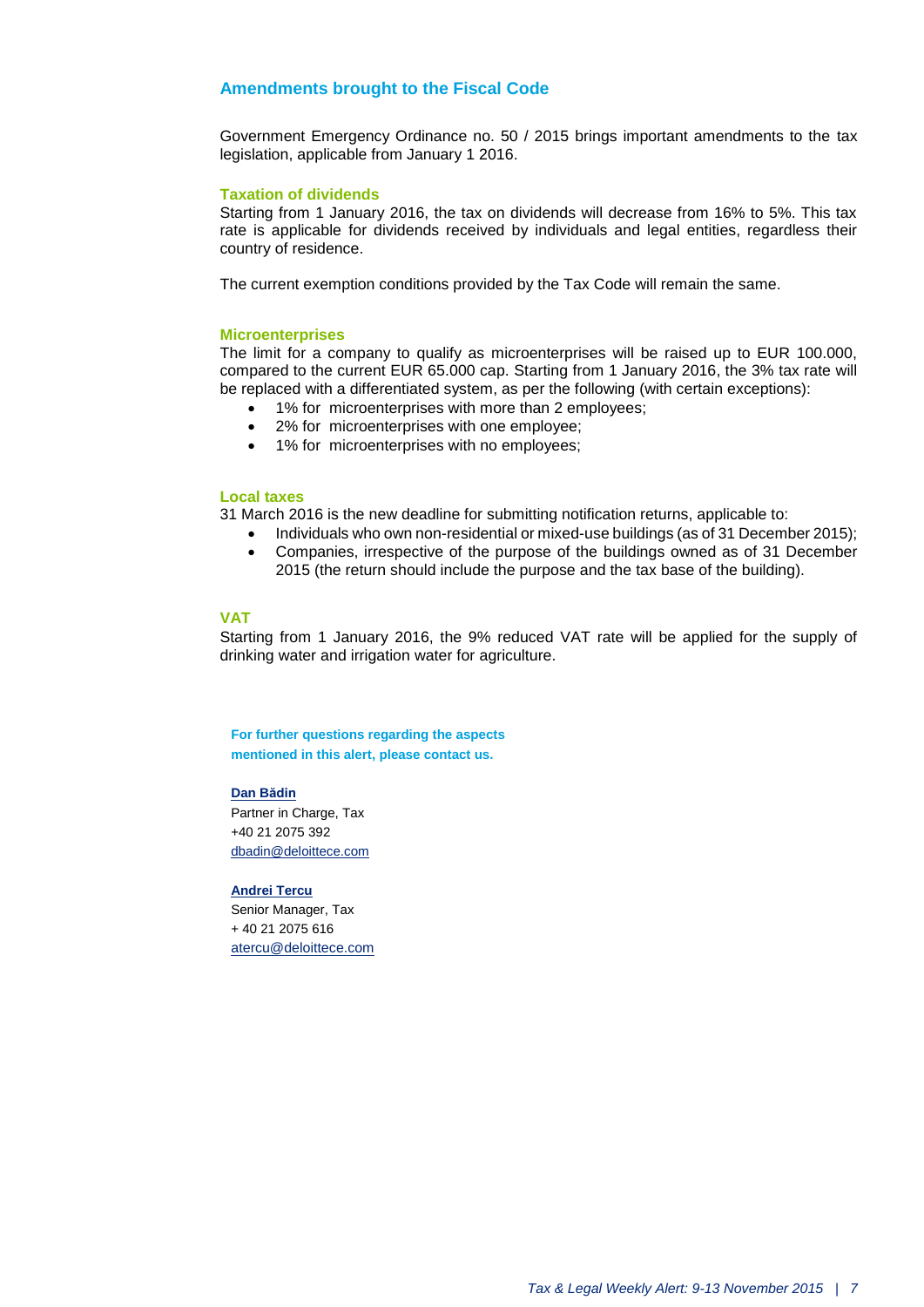#### **Amendments brought to the Tax Procedure Code**

#### **Nullity of the administrative deed**

The amendment on this matter only makes a correlation between the articles on the New Tax Procedure Code, since there existed a material error on this aspect in the Law no. 207/2015; hence, it establishes the possibility to issue, by large printing centers, administrative deeds that are valid even when lacking the empowered person's signature. Their validity is expressly provided under art. 49 para. (1) letter b of the Tax Procedure Code.

#### **Interstate collaboration between tax authorities**

- ANAF is the competent Romanian authority for the exchange of information for tax purposes with the states, other than EU member states, with which Romania has concluded treaties for the exchange of information for tax purposes;
- information is transferred upon the request made by the soliciting authority. The terms provided under art. 290 for communicating the information apply accordingly, except the cases expressly provided under international treaties.
- the exchange of information is performed in accordance with the provisions of Law no. 677/2011 on the protection of individuals with respect to the processing of personal data and the free circulation of such data.

#### **The establishment ex officio of tax debts**

The amendment of art. 107 only makes a correlation between the articles on the New Tax Procedure Code; hence, it is provided that, in case the declaration is submitted after the expiration of the status of limitation, a new status of limitation commences after the submission.

#### **The verification of personal tax status by the tax authority**

Preliminary tax assessments of individuals will only be carried out by the tax authorities following notification of the individual.

#### **Conditions for maintaining the validity of the rescheduling of tax debts in case of merger**

The rescheduling granted to a debtor maintains its effects if, in 30 days as of the payment notification, the tax debts owed by the debtors that merge and have not been granted a rescheduling of debts pay the said amounts/are granted a rescheduling.

#### **The compensation of tax obligations generated previous to the commencement of insolvency procedures**

By amendment to the art. 167 para. (12), the negative VAT provided by the VAT deduction corresponding to the tax period previous to the commencement of the insolvency procedure is compensated with the tax obligations generated previous to the commencement of the procedure.

#### **The amount of the letter of bank guarantee/ guarantee insurance policy**

In order to suspend the enforcement of the administrative deed, the guarantee letter/ insurance policy's amount must be equal to the value of tax obligations contested and unpaid **at the date the guarantee is submitted**.

#### **The competent structure for solving tax challenges**

- **The specialized tax challenge resolution structures of the general regional directions for public finances** – tax challenges having as subject:
	- tax receivables below 5 mil. lei: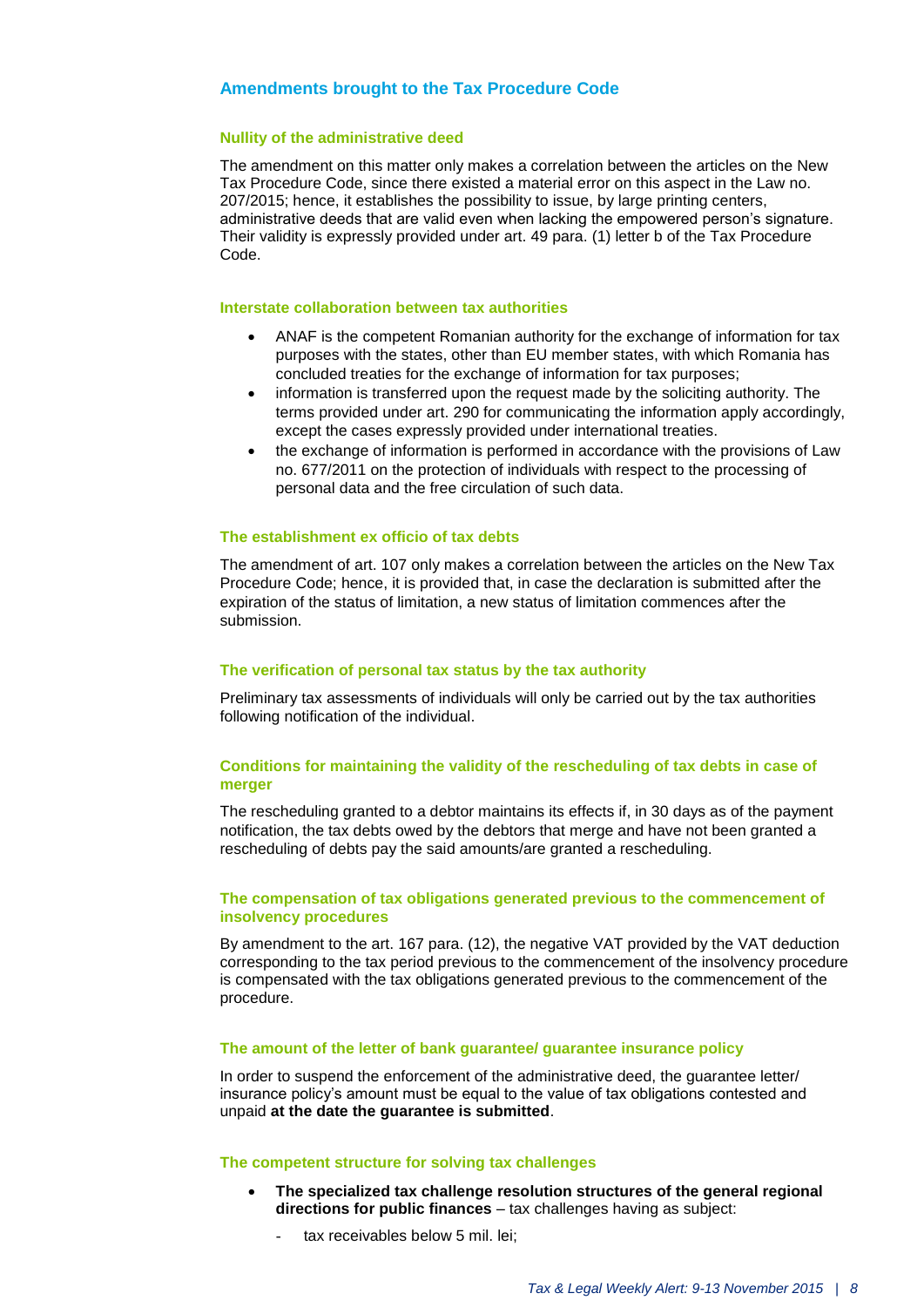- tax loss diminution measures below 5 mil. lei and the re-verification decisions.
- **The specialized tax challenge resolution structures of The General Direction for Administrating Large Taxpayers** – tax challenges made by large taxpayers and having as subject:
	- tax receivables below 5 mil. lei, except those issued under the customs legislation;
	- tax loss diminution measures below 5 mil. lei.
- **The General Direction for Tax Challenge Resolution under ANAF**  tax challenges having as subject:
	- tax receivables over 5 mil. lei;
	- tax loss diminution measures over 5 mil. lei;
	- re-verification decisions, in case of tax challenges made by large taxpayers;
	- tax receivables and tax loss diminution measures, regardless the amount, in the case of tax challenges against deeds issued by tax authorities part of the central office of ANAF;
	- regularization decisions issued on customs matters, in the case of tax challenges made by large taxpayers, regardless the amount.
- **local tax authorities** tax challenges having as subject administrative deeds issued by such authorities.
- **public authorities that administrate tax receivables (other than the above mentioned authorities)** – tax challenges having as subject administrative deeds issued by those authorities.

The tax challenges submitted prior to 1 January 2016 are resolved by the authority that was competent at the moment of their submission.

#### **The status of limitation**

The cases of interruption or suspension of the status of limitation are subject to the law in force at the moment they appeared.

#### **The applicability of the new tax procedure law**

- the provisions in respect to the tax authority's right to conduct appreciations, the provisions in respect to the official language, the interpretation of the law and the possibility of issuing temporary tax decisions are applicable to the procedure in progress at 1 January2016.
- the provisions in respect to the amount of bail established in order to suspend the tax-administrative deed are applicable to suspension claims submitted after 1 January 2016, as well as to suspension claims ongoing at that time.

**For further questions regarding the aspects mentioned in this alert, please contact us.**

#### **[Andreea Artenie](mailto:aartenie@reff-associates.ro)**

Associate Partner +40 21 2075 435 [aartenie@reff-associates.ro](mailto:aartenie@reff-associates.ro) 

For further information please contact us at: [Romania@deloittece.com](mailto:Romania@deloittece.com) or visit the web page [www.deloitte.com/ro/tax-alerts](http://www2.deloitte.com/ro/ro/pages/tax/articles/tax-legal-weekly-alerts-2015.html)